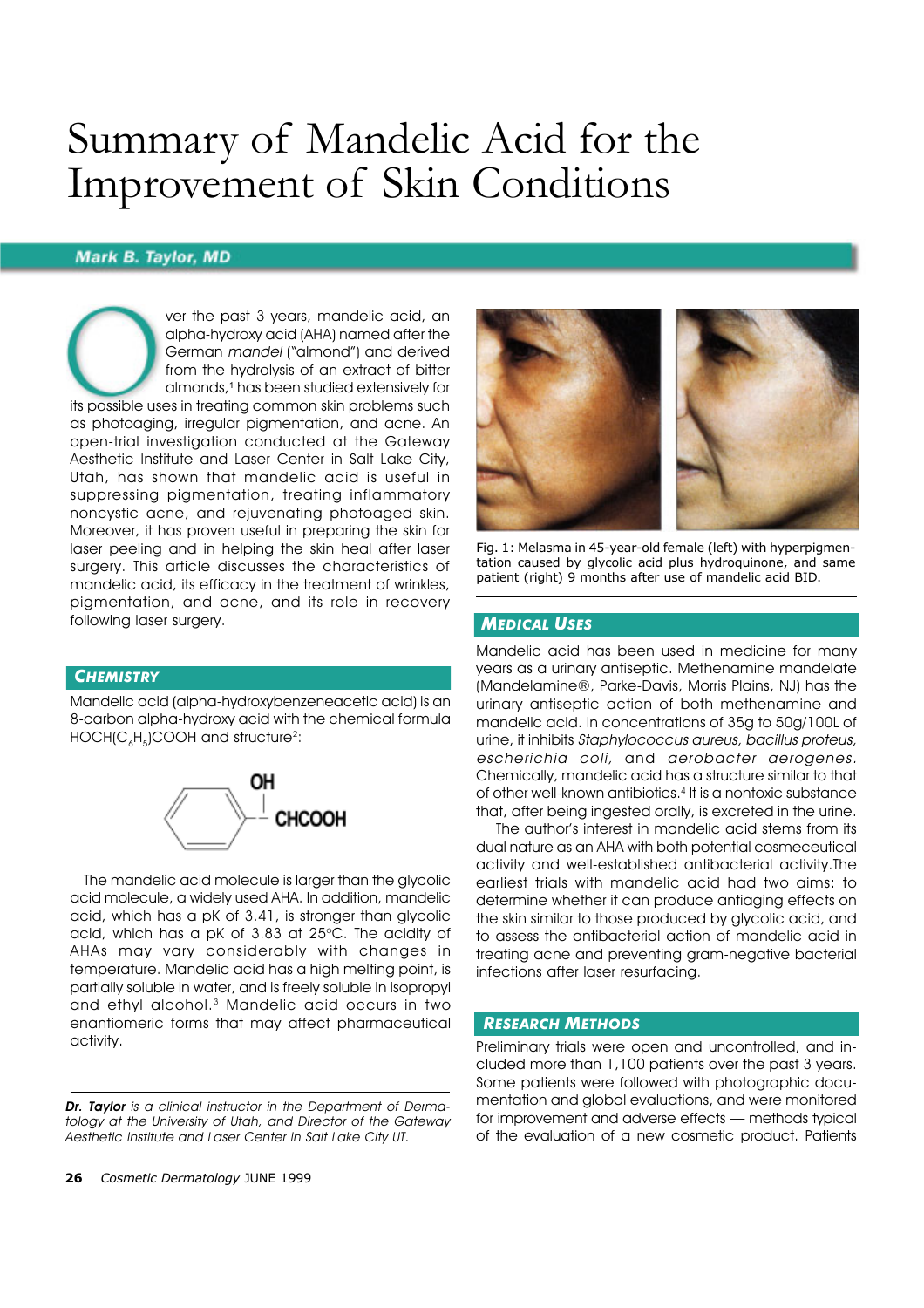## **M. B. Taylor**

were evaluated for improvement in acne, skin texture, wrinkles, lentigenes, and melasma.

 Mandelic acid is prepared in an algae extract (Mandelic Marine Complex™, NuCelle, a division of North American Medical, Idaho Falls, ID) gel or lotion base in 2% to 10% concentration for topical use. Additional preparations were combined with topical vitamins (including vitamins A, C, E, D3) and sunscreen with SPF 15. Patients were instructed to use the products twice daily.

 Chemical peels were performed with 30% and 50% mandelic acid. A 2% mandelic acid wash was used to cleanse the skin, followed by the application of mandelic acid using gauze applicators. As the product was applied, the skin was gently rubbed. Exposure times were usually limited to 5 minutes; however, longer applications also appeared to be safe. Peels were performed at weekly or biweekly intervals. After the peel, the skin was cleansed with water, and a mild topical steroid (desonide 0.05% lotion) was applied in a single application.

 For 2 to 4 weeks before and after laser resurfacing, patients were treated with mandelic acid products and a semi-permeable ointment designed to aid healing after laser surgery. Patients were evaluated for the following: time to reepithelialization, incidence of gram-negative infections, duration of postresurfacing erythema, postinflammatory pigmentation, milia, and other postoperative complications.

#### *RESULTS*

Preliminary results from the open clinical trials using these products are encouraging in several diverse areas related to skin care:

1. *Fine wrinkles and lines* appear to improve, much like photoaged skin does with the use of 10% glycolic acid preparations. Skin texture improves quickly within days or weeks in characteristic AHA therapeutic fashion. A notable difference between glycolic acid and mandelic acid products is the lack of skin irritation and erythema that often accompanies skin treatments with glycolic acid in 30% to 70% preparations used for peeling. As with glycolic acid, the effect is sustained over months and years of treatment, with aradual and continued improvement in fine lines and wrinkles being the characteristic benefit.

 It is noteworthy that a remarkable difference was seen in the treatment of darkly pigmented skin types. Improvement can be seen in fine wrinkles and lines in patients with Fitzpatrick skin types I through VI without any postinflammatory hyperpigmentation. This includes Asian skin types, which have universally been able to use mandelic acid products without any postinflammatory hyperpigmentation.

 In contrast, the author has observed in his dermatology practice a large number of darkly pigmented patients who



Fig. 2: Melasma and lentigenes in 48-year-old female (left), and same patient one month after use of mandelic acid (dark lesion under left eye removed with liquid nitrogen).



Fig. 3: 29-year-old female with 11-year case of melasma (left), and same patient after one month of mandelic acid BID (right).

have developed irritation, erythema, and subsequent postinflammatory hyperpigmentation while treating the skin with 5% to 10% glycolic acid, tretinoin, or hydroquinone.

2. Chemical peeling with mandelic acid, when compared with glycolic acid peels, produced less erythema, and was less likely to result in crusting or blistering or other adverse effects on the epidermis. The onset of erythema is more predictable and gradual, and there is less likelihood that "hot spots" will develop in dry areas of the face (e.g., on the cheek lateral to the commissure). Repeated, weekly peeling with 5-minute exposure times, followed by washing with water, was well tolerated by most patients. Repeated peeling is useful for treating acne, melasma, lentigenes, and fine photoaging damage (e.g., wrinkles, dullness, skin texture changes).

3. Abnormal pigmentation, including melasma, postinflammatory hyperpigmentation, and lentigenes, improved quickly when treated with mandelic acid products. In many patients, melasma improved upto 50% after 1 month of treatment using 10% mandelic acid lotion. Faintly pigmented lentigenes respond much more slowly -